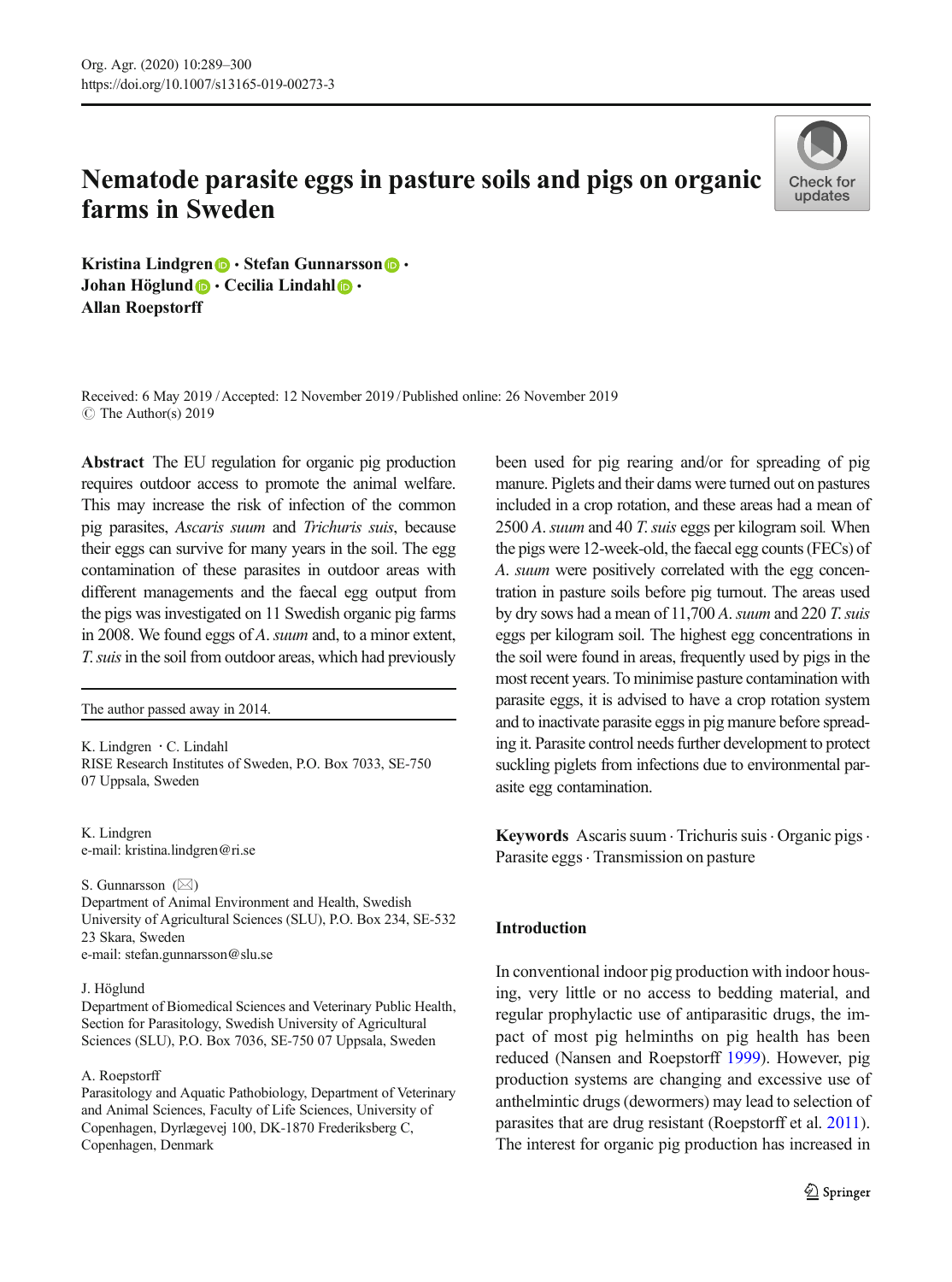Europe over the last decades. In organic production, the pigs are given increased space allowance, bedding material, and access to outdoor areas to promote natural behaviours and welfare. Furthermore, prophylactic use of anthelmintics is not allowed in the organic regulations (EU Council Regulation (EC) No. 834/2007 and Commission Regulation No. 889/2008). Thus, controlled studies as well as practical experience on how to control parasite infections are important for the future of organic pig production (Roepstorff and Mejer [2001](#page-10-0)).

Most pig nematodes cause subclinical infection that can impair feed conversion and growth rate (e.g. Hale and Stewart [1979](#page-10-0); Hale et al. [1985\)](#page-10-0). Furthermore, liver white spots induced by migrating Ascaris suum (the large roundworm) larvae cause economic losses through abattoir condemnations of the levers (Stewart [2001](#page-11-0)). It has been shown that A. suum can cause production losses in relation to the magnitude of the lifetime worm burden (Bernardo et al. [1990\)](#page-10-0). Thus, for organic husbandry, it is of importance that neonatal exposure to A. suum may result in high persistent worm numbers (Stankiewicz et al. [1992](#page-11-0); Mejer and Roepstorff [2006a\)](#page-10-0) and Trichuris suis (whipworm) may cause bloodstained diarrhoea and even death, when young pigs are heavily exposed (Powers et al. [1960;](#page-10-0) Jensen and Svensmark [1996](#page-10-0)).

Outdoor facilities usually provide suitable conditions for the transmission of nematode parasites such as A. suum and T. suis (Roepstorff and Nansen [1994](#page-11-0); Mejer and Roepstorff [2006a,](#page-10-0) [b\)](#page-10-0). Both types of parasites are transmitted by infective eggs, which can survive for many years in the soil (Müller [1953;](#page-10-0) Krasnonos [1978](#page-10-0); Hill [1957](#page-10-0); Burden et al. [1987](#page-10-0)). However, the accumulation of nematode eggs in the pigs' environment may go on unnoticed for some time although it may result in highly contaminated soils. This can be detrimental in particular to the young pigs (Powers et al. [1960](#page-10-0); Jensen and Svensmark [1996](#page-10-0)). Despite the fact that A. suum eggs reach infectivity within 1–2 summer months during optimal conditions, it has been found that most eggs on pig pastures in Denmark do not become infective until the following year (Kraglund [1999](#page-10-0)). It has been shown repeatedly that the eggs of T. suis develop more slowly than A. suum (Larsen and Roepstorff [1999](#page-10-0); Kraglund [1999](#page-10-0); Mejer and Roepstorff [2006b](#page-10-0)) and in general, eggs of T. suis need more than 1 year to become infective on pastures in a temperate climate (Roepstorff and Murrell [1997](#page-10-0); Burden and Hammet [1976](#page-10-0), [1979\)](#page-10-0).

Previously, surveys of parasite infection in organic pig herds have been conducted in 12 Danish herds (Roepstorff et al. [1992](#page-11-0)), in six herds in central Sweden (Christensson [1996\)](#page-10-0), and in four herds in northern Sweden (Beskow et al. [2003\)](#page-10-0). It was found that A. suum was in general the most common species with a prevalence of 50–70% in 12-week-old pigs and finishers, whereas T. suis had a prevalence of around 10%. Similarly, pigs on organic and free-range farms were more often infected than those on conventional farms in the Netherlands; e.g. A. suum was found on 73%, 50%, and 11% of farms, respectively (Eijck and Borgsteede [2005](#page-10-0)).

Both infection levels and the soil contamination with parasite eggs in outdoor areas were investigated on organic pig farms in Denmark (Carstensen et al. [2002;](#page-10-0) Katakam et al. [2016](#page-10-0)). Unfortunately, the improvement over time in the parasite infection levels in Danish organic pig herds from 1992 (Roepstorff et al. [1992](#page-11-0)) until 2002 (Carstensen et al. [2002\)](#page-10-0) was not confirmed in the later study by Katakam et al. [\(2016\)](#page-10-0). Katakam et al. [\(2016\)](#page-10-0) found infection levels of A. suum, which were similar to those in the earlier survey by Roepstorff et al. [\(1992](#page-11-0)), but higher than in Carstensen et al. ([2002\)](#page-10-0). Further, the parasite egg concentrations in soil were markedly higher in 2016 compared with the findings in 2002.

Several studies have been performed on the epidemiology of A. suum and T. suis in outdoor pigs through detection of number of eggs in pig faeces (e.g. Roepstorff et al. [1992;](#page-11-0) Eijck and Borgsteede [2005\)](#page-10-0), but to the authors' knowledge, there are limited scientific studies about the level of parasite eggs in the pigs' environment. In the present study, we investigated the concentration of eggs in pig pasture soils and the different sources of contamination from pigs and spreading of manure. Further, the relationship between soil egg concentrations and faecal egg counts of pigs exposed to the sampled areas was studied. This is essential to give evidence-based recommendations of outdoor area management on organic pig farms.

# Materials and methods

# Farm data

Out of all commercial organic pig farms in Sweden with at least 15 sows in 2008, eleven farms (A–K) were included in the study, i.e. these farms comprised 65% of the total number (17) of Swedish farms with organic sows. The farms studied had an average of 74 sows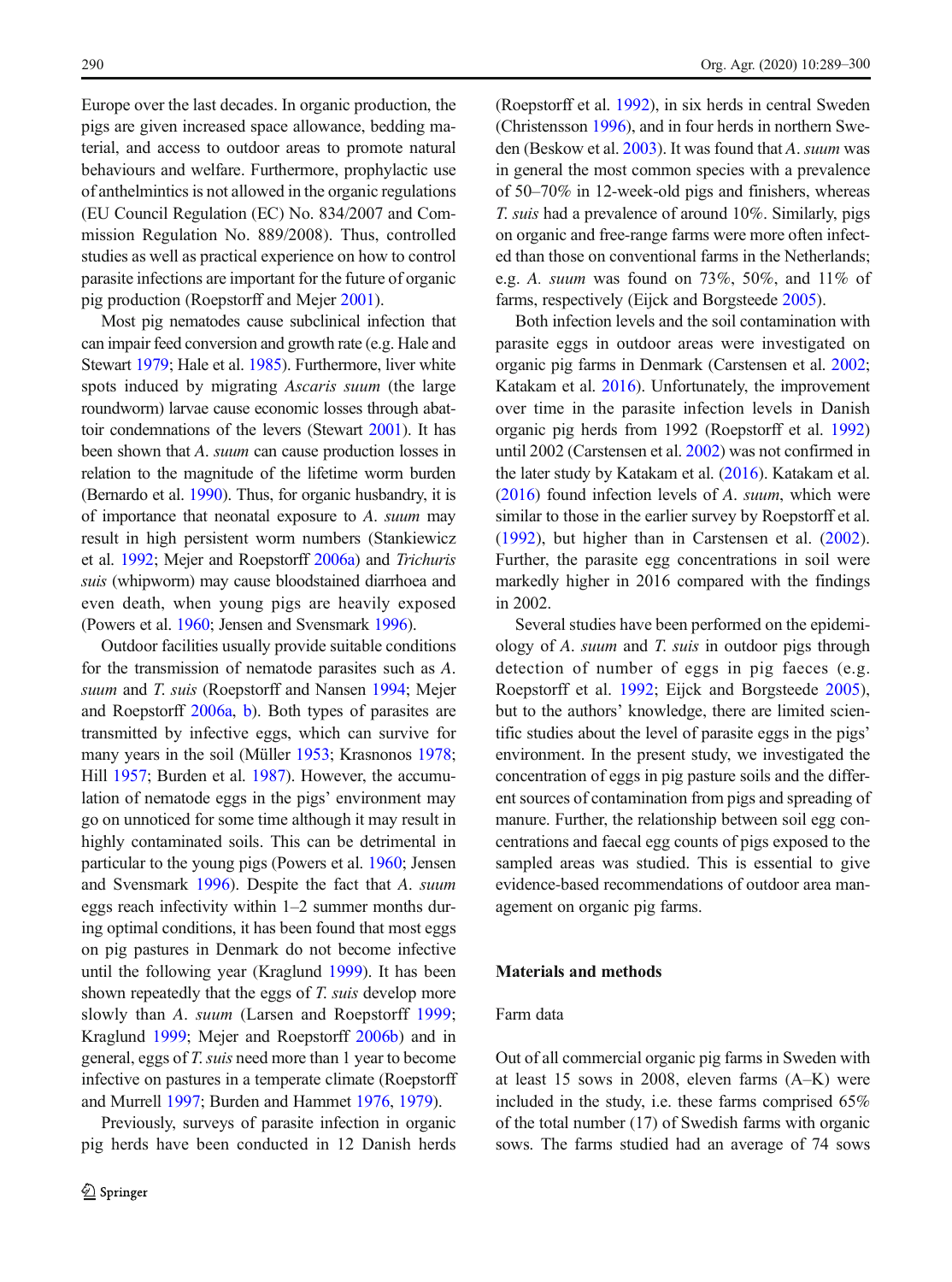<span id="page-2-0"></span>placed (min–max 15–175). In Table 1, farm information regarding the size of the pastures for lactating sows and dry sows, the total agricultural area available used as pig pasture, and how many years the farms had been organic is presented. On all farms, the sows were crossbred Landrace and Yorkshire while the boars were Hampshire. On ten farms, the sows farrowed indoors in single farrowing pens with no outdoor area. After 10–14 days, the sows and piglets were moved to a group suckling system. On seven farms (B, C, D, G, H, J, K), the group suckling housing was seasonal; an indoor pen with an outdoor concrete area was used during the cold season (usually from October until April) while a pasture with huts was used in the warm season. On three farms (A, F, I), the suckling housing was outdoors all year around with huts for groups of sows. On one farm (E), both farrowing and lactation were outdoors, where the sows had their own huts in individual paddocks.

On all farms, the sows were moved to the breeding compartment at weaning, while the piglets remained in the pen or pasture. On four farms  $(C, G, H, J)$ , the pigs were sold at about 12 weeks of age. On farms A, B and I, most of the growing pigs were not moved until slaughter, while the growing pigs on farms D, E, F, and K were moved to a barn with an outdoor concrete area for the finishing period. All paddocks with lactating sows and growing pigs were included in a crop rotation, usually with 2–6 years between grazing except on farms H and I where sometimes an area could be used again within the same year. The average grazing area was  $551 \text{ m}^2$  (min– max 50–1000) per lactating sow.

The dry sows were kept outdoors in huts all year round on farms D, E, and J. On farms A, B, C, F, G, and H, the dry sows were housed in barns with access to outdoor concrete areas during winter and with access to pastures during summer. On the farm I, the dry sows were moved from the barn to huts in the summer and this was also done on farm K during 3 out of 4 years. The dry sows could be turned out at the same transport corridors (i.e. from stable to pasture), or pastures for several consecutive years, with intervals ranging from < 1 to 4 years. Only the farmers on farms E and K always aimed at an interval of at least 2 years. The pasture area used per dry sow was  $319 \text{ m}^2$  (mean value). One farmer (E) had used regular prophylactic anthelmintics twice a year; however, no anthelmintic treatments were carried out in any herd during the summer 2008.

In 2008, all farms were visited twice, in April–May and in August–September, respectively. Soil samples were collected during the first visit and faecal samples during the second visit. During the first visit, soil was collected from an area that was planned to be used during the summer 2008 by lactating sows with piglets and dry sows, respectively. In addition, one or two areas were sampled if they were suspected to be high-risk areas that had been used by pigs or for spreading of pig manure or water from the manure heap, at least two out of the previous 3 years.

Semi-structured interviews were conducted with the farmers using an interview guide containing questions about the use of their outdoor areas for the last 10 years, regarding whether they had been used as pig pastures in

Table 1 Total agricultural area at the farm available for use as pig pasture (ha/sow), size of pasture for lactating sows and for dry sows  $(m^2$ /sow), and the number of years with organic pig production

| Farm         | Agricultural area<br>(ha/sow) | Lactating sow pasture<br>$(m^2$ /sow) | Dry sow pasture<br>$(m^2$ /sow) | Time with organic<br>pigs (years) |
|--------------|-------------------------------|---------------------------------------|---------------------------------|-----------------------------------|
| A            | 1.5                           | 490                                   | 317                             | 9                                 |
| B            | 1.6                           | 1000                                  | 156                             | 4                                 |
| $\mathsf{C}$ | 0.6                           | 417                                   | 420                             | 3                                 |
| D            | 2.0                           | 50                                    | 50                              | 14                                |
| Ε            | 2.4                           | 1000                                  | 750                             | 10                                |
| F            | 5.6                           | 833                                   | 203                             | 8                                 |
| G            | 2.3                           | 611                                   | 347                             | 4                                 |
| Н            | 1.0                           | 300                                   | 150                             | 9                                 |
| T            | 4.8                           | 600                                   | 600                             | 17                                |
| J            | 6.9                           | 999                                   | 140                             | 9                                 |
| K            | 3.4                           | 667                                   | 375                             | 8                                 |
| Mean         | 2.9                           | 551                                   | 319                             | 8.6                               |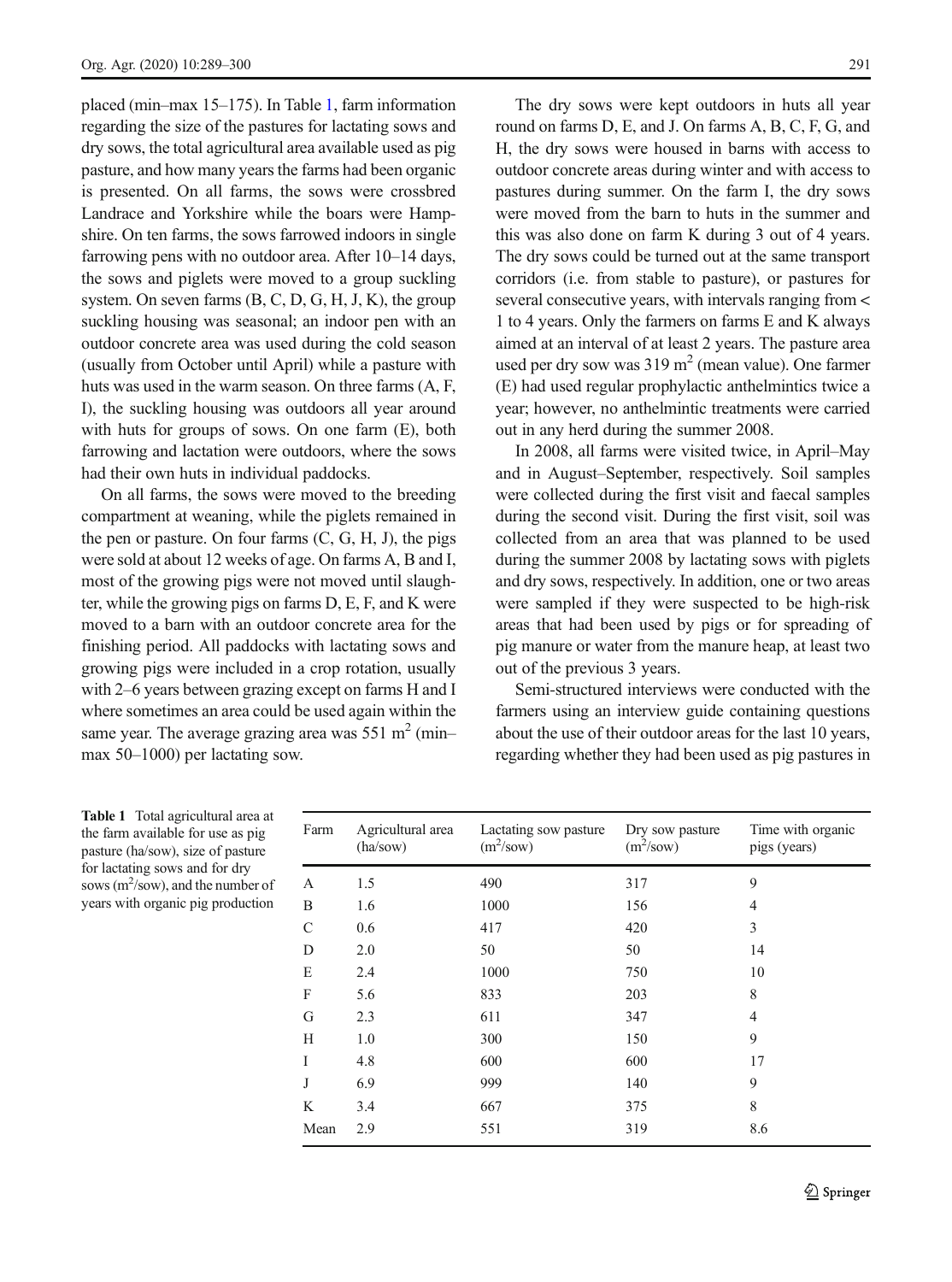a crop rotation, small soil runs, woodlands, or transport corridors from a stable to a pasture. From the farmers' crop rotation schemes, information was extracted about which year the areas had been used for pigs or for spreading of pig manure or water from the manure heap.

# Sampling

The soil sampling was done every 5–10 steps while walking along a W-shaped route, and soil samples were collected by taking an equal sample from the upper ground layer (diameter  $\sim$  2 cm) at a depth of  $\sim$  3–4 cm using an instrument (Fig. 1). Fresh dung was avoided and the sample collection was subsequently repeated in an opposite W-shape, whereby the samplings were randomly distributed over the whole area. For each Wshape route, approximately 50 subsamples were merged into one pooled sample of 400–700 g.



Fig. 1 Pasture soil sampling was performed with a cylindrical metal instrument, inserted in the ground to a depth of 3–4 cm. Photo was taken by Kristina Lindgren

At the second visit, i.e. August–September (late summer), on each farm, faecal samples were collected from 10 pigs at 12 weeks of age, and 10 dry sows. The faecal samples were mostly from the top of freshly deposited faeces (still warm), but occasionally rectal samples were taken from the dry sows. The sampled animals were randomly selected among the groups that had used the areas, which had been soil sampled in the spring. All samples were kept cool in airtight plastic bags until processed.

# Laboratory procedures

In the laboratory, each pooled soil sample was thoroughly mixed, whereupon a 10-g subsample was soaked in 0.5 M NaOH overnight, centrifuged several times and then flotated in 3 McMaster slides using saturated NaCl with 500 g glucose per litre as a flotation fluid. The helminth eggs recovered were enumerated with a sensitivity of 1 egg per 10-g soil, all according to the method described by Larsen and Roepstorff ([1999](#page-10-0)). The eggs' developmental stage was determined, i.e. eggs with or without developed larvae, and further some eggs were scored to be degenerated (dead).

Faecal egg counts (FECs) were estimated using the concentration McMaster technique (Roepstorff and Nansen [1998](#page-11-0)) with a lower detection limit of 20 eggs per gramme faeces (EPG) and flotated in the same flotation medium as described above.

# Statistical analyses

The SAS [\(2004\)](#page-11-0) CORR procedure was used for analysis of the correlations (Pearson) between the initial (spring) contamination on pasture and the shedding of eggs later in the season. Calculations were done using the natural logarithm (ln) of the number of eggs/10-g soil  $+1$  and of the EPG  $+1$ .

# Results

# Nematode eggs in soil

Soil sampling was done from a total of 28 different areas on the eleven farms. From each area, two pooled samples were collected except for a single pooled sample from a very short  $(~5~\text{m})$  transport corridor (from a stable to a pasture). Eggs of A. suum were found in 79%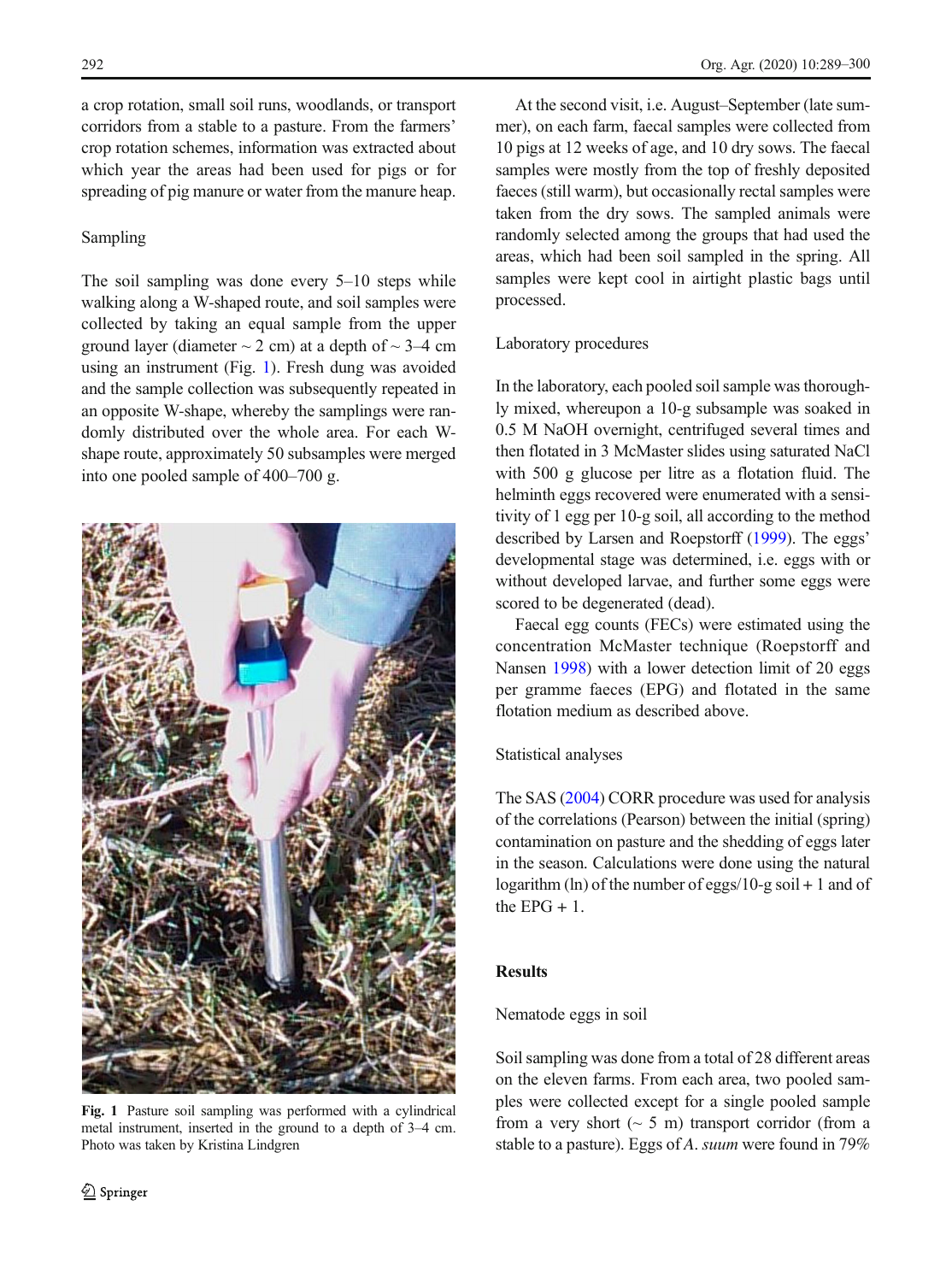<span id="page-4-0"></span> $(22)$  of the areas, whereas T. suis was found in 57% (16) of the areas. In 18% (5) of the investigated areas, no nematode eggs were detected. All areas where nematode eggs were found, except for one, contained eggs with developed larvae, either A. suum or T. suis eggs or both. Because the soil samples were collected in the spring, before pig turnout, most of the areas had been rested from pigs at least during the last winter. There were two exceptions: the dry sow pasture on farm I, which had been used previously the same winter, and a pasture on farm E, which had been visited by escaped pigs (weaners running under the fence wire) from a neighbouring pig paddock (Tables 2 and [3](#page-5-0)). All areas were pastures within a crop rotation system, except for a transport corridor on farm G, one small area with bare soil on farm J, and one woodland area on farm B (Tables 2, [3,](#page-5-0) and [4](#page-5-0)).

On nine of the eleven farms, parasite eggs were found in areas which were going to be used for lactating sows and their piglets, whereas on two farms (D and G), no eggs were recovered (Table 2). The soil samples from the pastures contained on average 2.5 A. suum eggs per

Table 2 Pigs 12 weeks. Prevalence (%) and faecal egg counts expressed as mean egg per gramme faeces (EPG) of Ascaris suum (Asc) and Trichuris suis (Tri) eggs in faeces from 12-week-old weaned pigs in late summer 2008, as well as egg concentrations in replicate soil samples (A, B) collected in the spring 2008 (before

10-g soil (max 11.5 eggs per 10 g). A mean of 46% of these eggs (max 100%) contained larvae and may therefore have been infective; however, these percentages should be regarded with care due to the low numbers of differentiated eggs. There was no consistent difference in the egg concentrations between pastures, which had been used for pigs  $(n = 4)$ , and pastures, on which only spreading of manure/slurry had taken place  $(n = 6)$ . One pasture, which had only been exposed to escaped pigs from neighbouring paddocks, was also contaminated with one egg per 10-g soil of both parasites. The egg concentration of A. suum was considerably higher compared with that of T. suis (mean 0.4 eggs/10 g, max 2.0 eggs/10 g), of which 75% contained larvae on the pastures used by lactating sows and piglets.

Nine out of eleven dry sow pastures had previously been stocked with pigs. Two of the pastures on farms B and H had high egg concentrations of A. suum (36 and 66 eggs/10 g, respectively), and the farm B pasture also contained the highest number of T. suis (20 eggs/10 g). On four (C, D, F, and G) of the eleven farms, no nematode eggs were recovered from the pastures, which

pig turnout) from the pastures, which were initially used by lactating sows and then by the growing pigs during the summer 2008. The percentages of eggs containing larvae as well as the former use of the sampled areas are also shown

| Farm    | Prevalence<br>$(\%)$ |              | Faecal<br>EPG |                | Soil eggs/ $10$<br>g |                  | Soil eggs/ $10$<br>g |                | $(\%)$       | Soil eggs with larvae | Fertilisation and former use of sampled areas                |
|---------|----------------------|--------------|---------------|----------------|----------------------|------------------|----------------------|----------------|--------------|-----------------------|--------------------------------------------------------------|
|         | Asc                  | Tri          | Asc           | Tri            | Asc                  |                  | Tri                  |                | Asc          | Tri                   |                                                              |
|         |                      |              |               |                | A                    | B                | $\mathbf{A}$         | B              | $A + B$      | $A + B$               |                                                              |
| A       | 80                   | 10           | 718           | $\overline{c}$ |                      | 3                | $\mathbf{0}$         | 2              | 100          | 50                    | Slurry 2007, 2005, 2004                                      |
| B       | 70                   | $\Omega$     | 476           | $\Omega$       | 2                    | 5                | $\mathbf{0}$         | $\overline{4}$ | 43           | 100                   | Solid pig manure 2002                                        |
| C       | 10                   | $\Omega$     | 138           | $\Omega$       | 1                    | $\mathbf{0}$     | $\mathbf{0}$         | $\mathbf{0}$   | $\mathbf{0}$ | n/a                   | Solid pig manure 2006                                        |
| D       | 50                   | $\Omega$     | 1718          | $\theta$       | $\mathbf{0}$         | $\mathbf{0}$     | $\theta$             | $\theta$       | n/a          | n/a                   | Slurry 2007                                                  |
| E       | 20                   | $\Omega$     | 174           | $\theta$       | 1                    | $\theta$         | 1                    | $\theta$       | $\theta$     | 100                   | Next to a paddock with escaping pigs<br>same year $(2008)$   |
| F       | 30                   | $\mathbf{0}$ | 266           | $\mathbf{0}$   | $\mathbf{0}$         | $\mathbf{0}$     | $\mathbf{0}$         | 1              | n/a          | 100                   | Pig pasture 2001                                             |
| G       | 60                   | $\Omega$     | 542           | $\mathbf{0}$   | $\boldsymbol{0}$     | $\boldsymbol{0}$ | $\boldsymbol{0}$     | $\mathbf{0}$   | n/a          | n/a                   | Pig pasture 2006, solid pig manure 2007                      |
| Н       | 50                   | 40           | 7612          | 20             | 5                    | 3                | $\mathbf{0}$         | $\mathbf{0}$   | 25           | $\mathbf{0}$          | Solid pig manure 2002–2005                                   |
| I       | 100                  | $\Omega$     | 2538          | $\theta$       | 4                    | 19               | $\theta$             | 1              | 100          | 100                   | Pig pasture whole year from 2004 to 2005                     |
| J       | 80                   | $\Omega$     | 944           | $\Omega$       | 1                    | 2                | $\theta$             | $\theta$       | 67           | n/a                   | Solid pig manure 2004, 2003                                  |
| K       | 90                   | 20           | 4308          | 6              | 3                    | 4                | $\mathbf{0}$         | $\theta$       | 29           | n/a                   | Pig pasture 2004, 2000, water from<br>manure heap 2006, 2003 |
| Mean 58 |                      | 6            | 1767          | 3              | 2.5                  |                  | 0.4                  |                | 46           | 75                    |                                                              |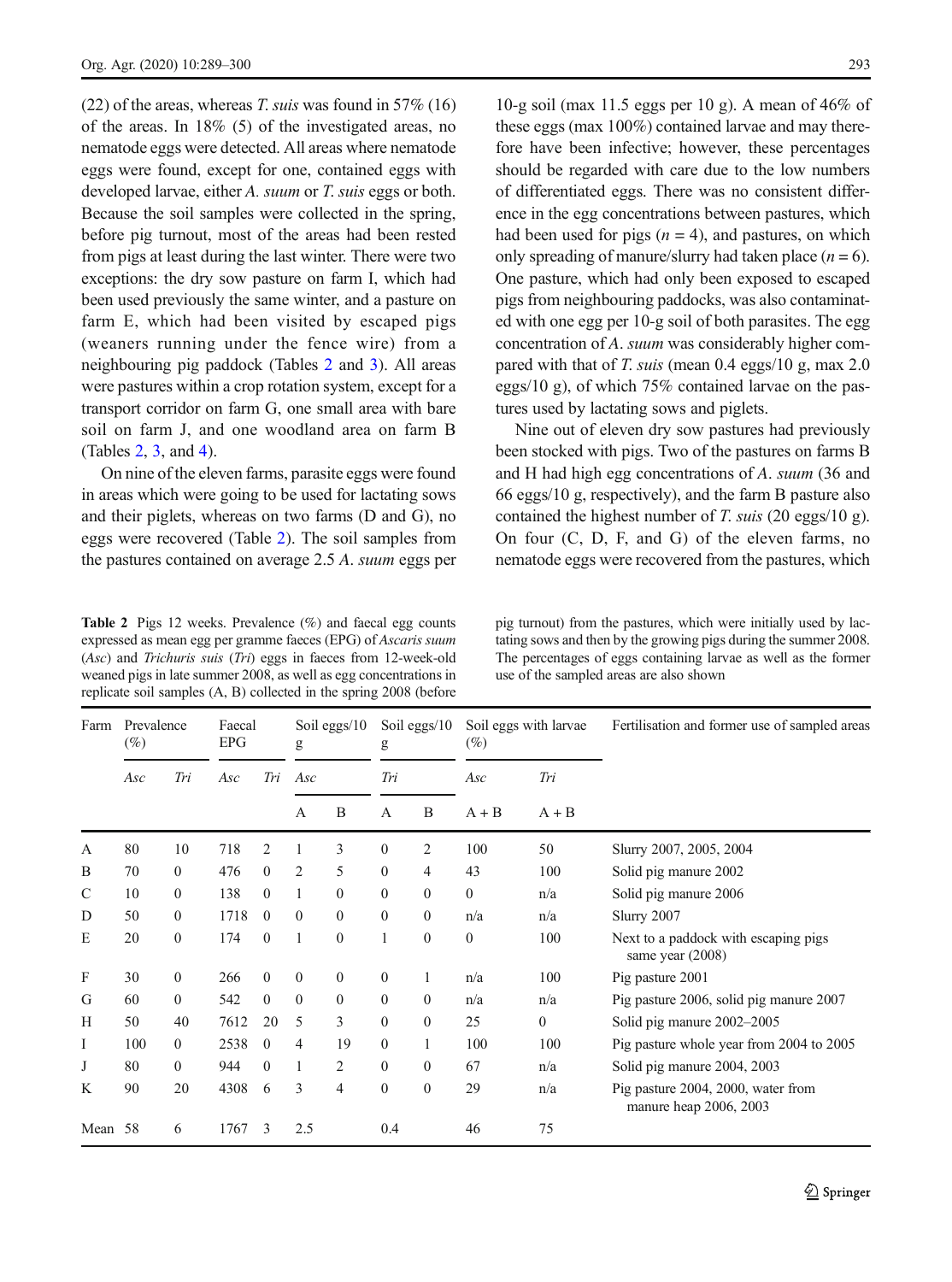| Farm    | Prevalence<br>$(\%)$ |                  | Faecal<br>EPG |                | Soil eggs/<br>10 g | Soil<br>eggs/10<br>g |                | larvae $(\%)$  |              | Soil eggs with Fertilisation and former use of sampled areas |                                                                                             |  |
|---------|----------------------|------------------|---------------|----------------|--------------------|----------------------|----------------|----------------|--------------|--------------------------------------------------------------|---------------------------------------------------------------------------------------------|--|
|         | Asc                  | Tri              | Asc           |                | Tri Asc            |                      | Tri            |                | Asc          | Tri                                                          |                                                                                             |  |
|         |                      |                  |               |                | А                  | B                    | A              | B<br>$A + B$   |              | $A + B$                                                      |                                                                                             |  |
| A       | 30                   | 10               | 210           | 2              | 2                  | 4                    | 2              | 2              | 83           | 75                                                           | Pig pasture whole year from 2001 to 2002                                                    |  |
| B       | $\overline{0}$       | 10               | $\mathbf{0}$  | 8              | 4                  | 68                   | -1             | 38             | $\mathbf{0}$ | 41                                                           | Dry sow woodland 2004-2007                                                                  |  |
| C       | 10                   | $\overline{0}$   | 58            | $\mathbf{0}$   | $\overline{0}$     | $\mathbf{0}$         | $\mathbf{0}$   | $\overline{0}$ | n/a          | n/a                                                          | Pig pasture 2006, only 1 sow with piglets                                                   |  |
| D       | 10                   | 10               | 16            | 2              | $\theta$           | $\Omega$             | $\theta$       | $\mathbf{0}$   | n/a          | n/a                                                          | Slurry $20071$                                                                              |  |
| Ε       | $\mathbf{0}$         | $\mathbf{0}$     | $\mathbf{0}$  | $\mathbf{0}$   |                    | $\Omega$             |                | $\mathbf{0}$   | $\mathbf{0}$ | 100                                                          | Next to pig paddock with escaping pigs same year $(2008)^{1}$                               |  |
| F       | 20                   | 10               | 490           | 88             | $\theta$           | $\mathbf{0}$         | $\mathbf{0}$   | $\mathbf{0}$   | n/a          | n/a                                                          | Pig pasture 2007, solid pig manure 2006                                                     |  |
| G       | 20                   | $\overline{0}$   | 58            | $\mathbf{0}$   | $\mathbf{0}$       | $\mathbf{0}$         | $\overline{0}$ | $\overline{0}$ | n/a          | n/a                                                          | Pig pasture 2006, 2005                                                                      |  |
| Н       | $\overline{0}$       | $\mathbf{0}$     | $\mathbf{0}$  | $\mathbf{0}$   | 55                 | 72                   | $\mathbf{0}$   | -1             | 90           | 100                                                          | Pig pasture 2007, 2006                                                                      |  |
| Ι       | 40                   | 10               | 14            | 2              | 10                 | 7                    | 2              | 1              | 100          | 100                                                          | Pig pasture whole year from 2004 to 2005                                                    |  |
| J       | $\boldsymbol{0}$     | $\boldsymbol{0}$ | $\mathbf{0}$  | $\overline{0}$ | $\overline{2}$     | 10                   | $\mathbf{0}$   | $\overline{0}$ | 33           | n/a                                                          | Dry sow pasture during 2 months before<br>sampling, solid pig manure 2004, 2003             |  |
| K       | 10                   | 20               | 2             | 34             | 12                 | 10                   | $\overline{0}$ | $\overline{0}$ | 100          | n/a                                                          | Pig pasture 2004, 2000, water from manure<br>heap $2006$ , $2003$ , solid pig manure $2001$ |  |
| Mean 13 |                      | 6                | 77            | 12             | 11.7               | 2.2                  |                | 58             | 83           |                                                              |                                                                                             |  |

<span id="page-5-0"></span>Table 3 Dry sows. Prevalence (%) and faecal egg counts expressed as mean egg per gramme faeces (EPG) of Ascaris suum (Asc) and Trichuris suis (Tri) eggs in faeces from dry sows in late summer 2008, as well as egg concentrations in replicate soil samples (A, B) collected in the spring 2008 (before pig turnout) from the pastures, which were then used by the dry sows during the summer 2008. The percentages of eggs containing larvae as well as the former use of the sampled areas are also shown

<sup>[1](#page-2-0)</sup> The same samples as in Table 1, since the area was going to be used both for lactating sows with piglets and for dry sows

Table 4 High-risk areas. Concentrations of A. suum (Asc) and T. suis (Tri) eggs and percentages of eggs containing larvae in replicate soil samples (A, B) in relation to the number of years the farm had produced organic pigs and the former use of the sampled

areas. The samples were collected from organic pig farms in Sweden in the spring 2008 (before pig turnout). High-risk areas were defined as areas, which had been used for pigs or for spreading pig manure or manure heap water for 2 of the last 3 years

| Farm         | Years with   |              | Soil eggs/ $10 g$ | Soil eggs/ $10 \text{ g}$<br>Tri |                  |         | Soil egg with larvae $(\%)$ | Fertilisation and former use of sampled areas                                       |
|--------------|--------------|--------------|-------------------|----------------------------------|------------------|---------|-----------------------------|-------------------------------------------------------------------------------------|
|              | organic pigs | Asc          |                   |                                  |                  | Asc     | Tri                         |                                                                                     |
|              |              | $\mathsf{A}$ | B                 | $\mathsf{A}$                     | B                | $A + B$ | $A + B$                     |                                                                                     |
| $\mathbf{A}$ | 9            | 2            | 2                 |                                  | $\mathbf{0}$     | 100     | $\theta$                    | Pig pasture spring 2007, 2006 all year round                                        |
| C            | 3            | 8            | 28                | $\Omega$                         | $\Omega$         | 50      | n/a                         | Pig pasture 2007, 2005                                                              |
| C            | 3            | 4            | 74                |                                  |                  | 8       | $\mathbf{0}$                | Dry sow pasture 2007, 2006, 2005                                                    |
| Е            | 10           | 9            | 2                 |                                  | $\Omega$         | 82      | $\Omega$                    | Pig pasture 2007, 2006, 2005                                                        |
| G            | 4            | 3            | n/a <sup>1</sup>  |                                  | n/a <sup>1</sup> | 67      | $\theta$                    | Transport corridor, dry sows 2007, 2006, 2005                                       |
| Н            | 9            | 293          | 268               |                                  | $\Omega$         | 53      | 100                         | Pig pasture 2007, 2006, 2005, 2004                                                  |
| J            | 9            | 55           | 65                | $\Omega$                         | 2                | 70      | $\Omega$                    | Small soil outdoor run for sows (service pens)<br>2007, 2006, 2005, 2004            |
| K            | 8            | 38           | 29                | 2                                | $\Omega$         | 97      | 100                         | Pig pasture 2001, water from manure heap 2007,<br>2005, solid pig manure 2002, 2003 |
| Mean         |              | 58.7         |                   | 0.7                              |                  | 66      | 29                          |                                                                                     |

<sup>1</sup> No replicate samples due to the small size of the high-risk area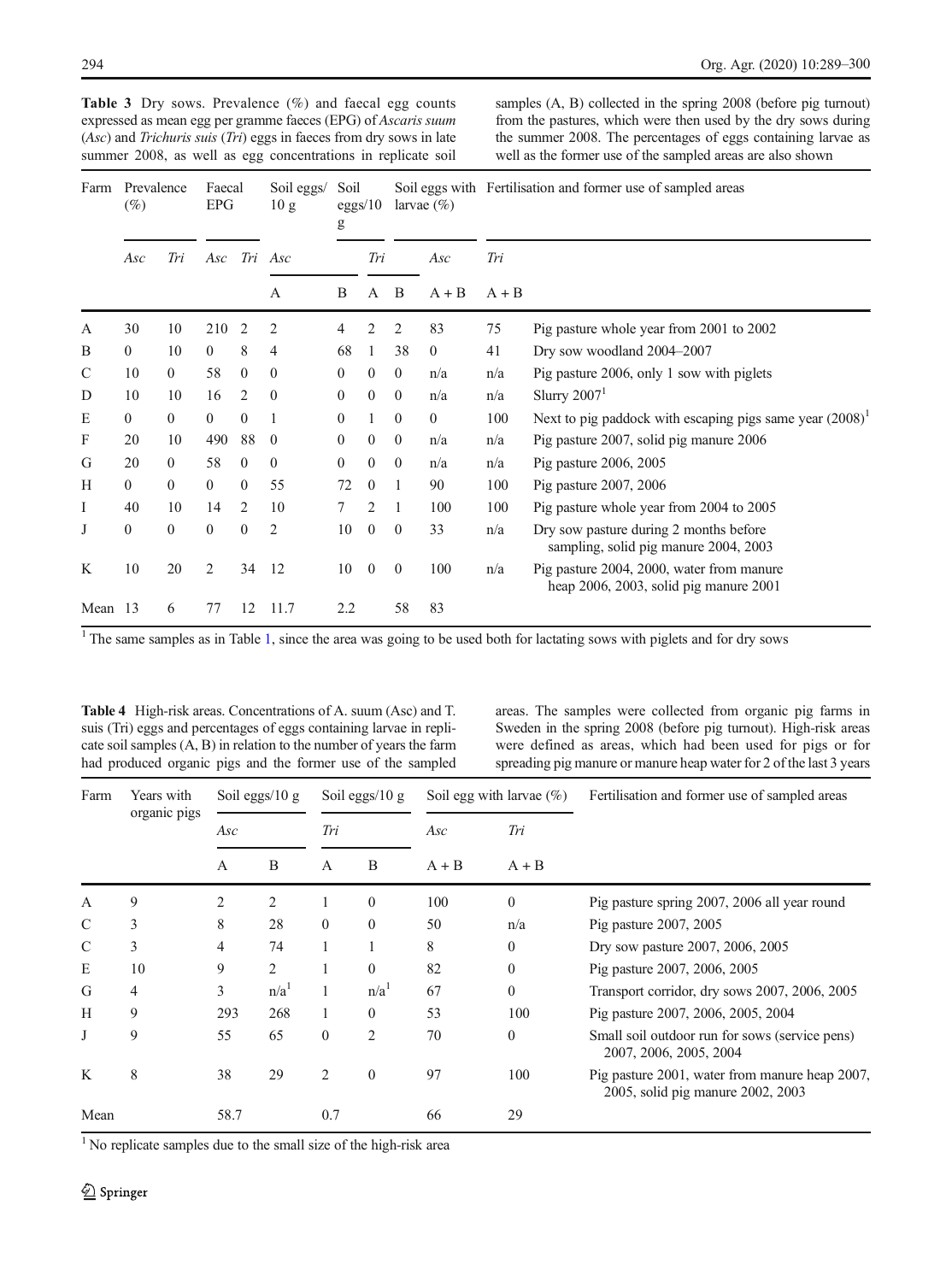<span id="page-6-0"></span>were going to be used for dry sows. Table [3](#page-5-0) shows the concentrations of eggs in the soil samples on pastures used by dry sows. They had a mean of 12 A. suum eggs/ 10-g soil (max  $63.5/10$  g), of which  $68\%$  contained larvae, and the corresponding figures for T. suis were 2 eggs/10-g soil (max 20 eggs/10 g), of which 79% contained larvae.

Eggs of A. suum were also found in several of the additional areas that were sampled because they had either been used by pigs or for spreading of pig manure or manure heap water, at least two out of the last 3 years (Table [4](#page-5-0)). The mean concentration was 59 eggs/10-g soil (max 281 eggs/10 g), of which 66% contained larvae. The corresponding figures for T. suis were 1 egg/10-g soil, of which 29% contained larvae.

The relationship between soil egg counts of A. suum (eggs/10-g soil) and the number of years a pasture was used by pigs during the last 4 years before the samples were taken is shown in Fig. 2. In general, pastures used every year during the last 4 years had the highest soil egg counts.

#### Faecal egg counts

All herds had A. *suum* in the 12-week-old pigs with a mean prevalence of 58% (8 herds had a prevalence  $\geq$ 50%), while T. suis was found in three herds (A, H, and K) with a mean prevalence of 6% (Table [2](#page-4-0)). In the dry sows, A. suum was found in seven herds (A, C, D, F, G,



Fig. 2 Soil egg counts of A. suum (eggs/10-g soil) at pastures ( $n =$ 16) used by pigs 1–4 years during the last 4 years before the samples were taken

I, and K) and the mean prevalence was 13% while T. suis was found in six herds (A, B, D, F, I, and K) with a mean prevalence of 6% (Table [3\)](#page-5-0). Mean EPG of A. suum was higher in 12-week-old pigs (mean 1767; min–max 138–7612) than in dry sows (mean 77; min–max 0– 490), while mean EPG of T. suis was somewhat higher in the dry sows (mean 12; min–max 0–88) than in 12 week-old pigs (mean 3; min–max 0–20).

There was a positive correlation between the contamination of A. suum eggs on the pasture, before pig turnout in the spring, and the shedding of eggs in late summer for 12-week-old pigs ( $r = 0.6$ ;  $P = 0.05$ ;  $n = 11$ ), while a negative correlation between contamination and egg shedding was found in dry sows ( $r = 0.6$ ;  $P = 0.03$ ;  $n = 11$ ). There was no correlation between pasture contamination in the spring and the egg excretion in late summer for *T. suis.* 

#### **Discussion**

The present study demonstrated that eggs of both A. suum and *T*. suis were present in the soil of paddocks used for pig rearing and/or for spreading of pig manure. The egg concentrations in the soils reflected the management system, resulting in high-risk areas, when the management had been suboptimal. Further, the faecal egg counts (FECs) of A. suum in 12-week-old pigs correlated positively with the soil egg concentrations in the pastures where they had been turned out at the age of about 2 weeks.

#### General contamination

Before the pigs were turned out on pasture in the present study, A. suum eggs were found on 79% of the areas, while *T. suis* eggs were demonstrated on 57% of the investigated areas ( $n = 28$ ). This is similar to data from five Danish organic pig farms, where the environmental contamination of A. suum eggs was assessed, and 75– 100% of pastures were egg positive for A. suum (Katakam et al. [2016](#page-10-0)). However, in a previous Danish study on nine farms (Carstensen et al. [2002](#page-10-0)), only 46% of soil samples  $(n = 15)$  collected in March before pig turnout were positive for A. suum and 6% for T. suis. These nine Danish farms had on average been organic for 2.7 years, but the farm with the longest history of organic outdoor production (8 years) had remarkably high A. *suum* FECs in the pigs, and one farm with the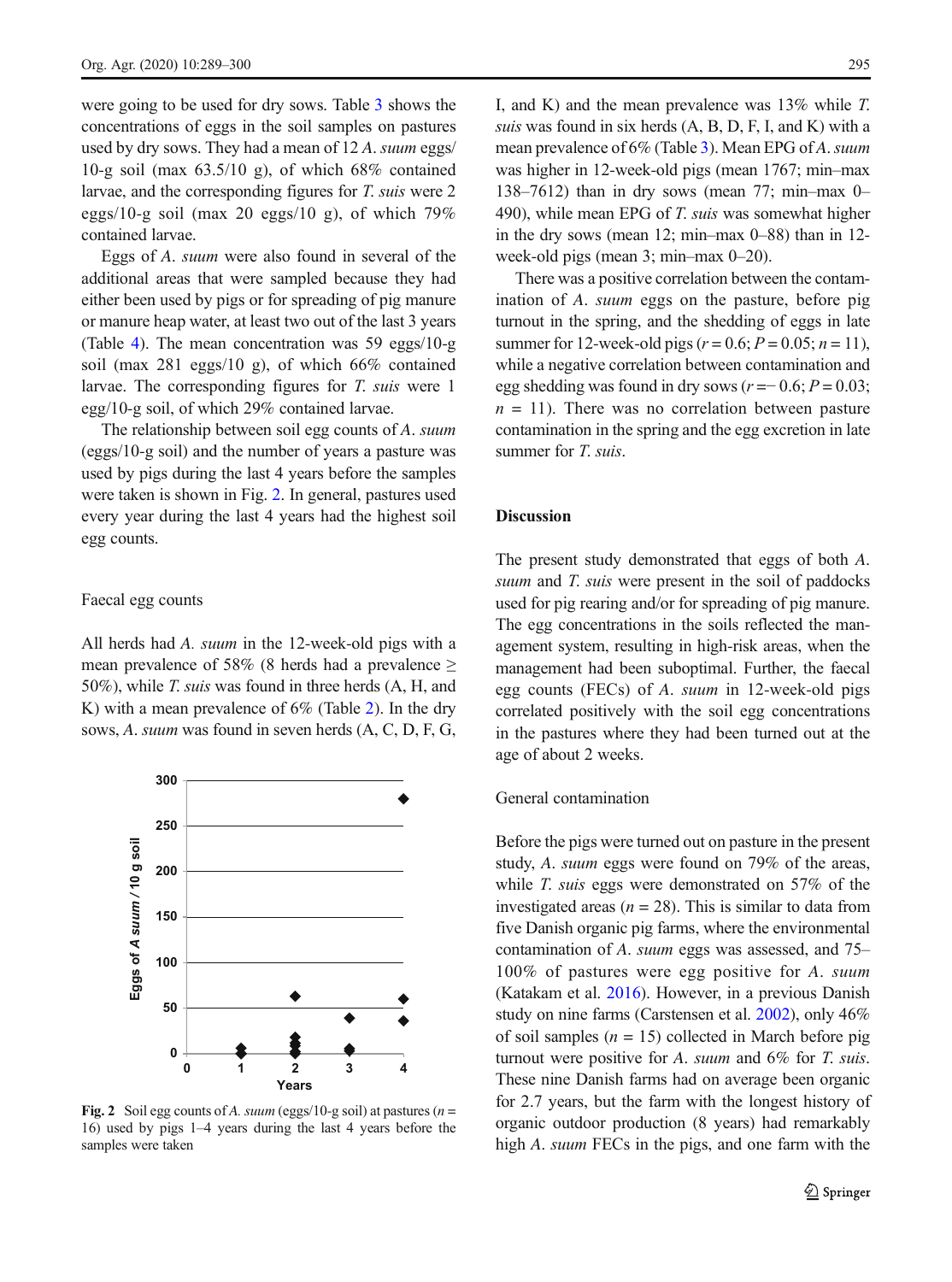second longest outdoor production (5 years) was also the one with the herd most heavily infected with T. suis (Carstensen et al. [2002\)](#page-10-0). An important factor for the higher soil contamination level in the more recent studies is probably the time with outdoor pigs, which for the 5 Danish farms was 7.2 years (Katakam et al. [2016\)](#page-10-0) and for the present study 8.6 years.

In order to be infective, a nematode egg must be fully embryonated, i.e. contain a developed larva (third-stage larva). In the present study, the proportion of larvated nematode eggs in the soil was 59% for A. suum and 57% for T. suis. These figures are rather low, when considering the longevity of the eggs. However, this may reflect that the embryonation process on pastures is slow (Burden and Hammet [1979](#page-10-0); Roepstorff and Murrell [1997;](#page-10-0) Larsen and Roepstorff [1999;](#page-10-0) Kraglund [1999\)](#page-10-0). Thus, most nematode eggs deposited in the late summer/autumn will not embryonate until the temperature rises in May–June of the following year. Despite the different pasture strategies that are described further below, the mean number of larvated A. suum eggs/kg dry soil at the pastures for lactating sows in this study was similar to the level at the farrowing pastures on Danish farms (Katakam et al. [2016](#page-10-0)). Katakam et al. ([2016](#page-10-0)) found 78–171 larvated eggs/kg dry soil, while the mean from pastures for lactating sows in this study was 165 larvated A. suum eggs/kg (range 0-1150).

# Sources of soil contamination

The purpose of the present study was to elucidate sources of parasite egg contamination within soils of pastures on organic pig farms in Sweden. As seen in Tables [2,](#page-4-0) [3](#page-5-0), and [4,](#page-5-0) the pastures were contaminated either by spreading of pig faeces (solid manure, slurry, or water from manure heaps) or by direct shedding of eggs from pigs or sows with patent infections. A lower egg concentration was found on those pastures exclusively contaminated by spreading of pig manure (Tables [2](#page-4-0) and3), than on those with repeated grazing (Tables [2,](#page-4-0) [3,](#page-5-0) and [4\)](#page-5-0). The maximum concentrations of A. suum and T. suis in the soils were 281 eggs/10 g and 20 eggs/10 g, respectively. The high level of A. suum was probably a result of young pigs being initially exposed to a high contamination–level indoors and then further exposed at pastures used by pigs for several consecutive years. According to our results, pigs at the age of about 12 weeks and older may shed considerable amounts of eggs. Even though the majority of the eggs may die

during hot summer days, a large proportion of eggs deposited in autumn can survive in the soil until the next year (Larsen and Roepstorff [1999;](#page-10-0) Kraglund [1999\)](#page-10-0). The maximum level of A. *suum* in this study was much higher than in the study by Katakam et al. [\(2016](#page-10-0)), who found roughly 150 A. suum eggs/10 g in the soil from pastures for young growers. Young growing pigs and finishers generally have higher levels of both A. suum and T. suis than sows (e.g. Nansen and Roepstorff [1999](#page-10-0)). This also counts for A. suum in the present study, while *T. suis* showed a more sporadic occurrence (Tables [2](#page-4-0) and [3](#page-5-0)). The average prevalence of A. suum in 12-week-old pigs was higher (58%) than in sows which had a prevalence of 13%.

The lower infection levels in sows together with lower stocking rates is the explanation given by Katakam et al. [\(2016](#page-10-0)), who found less A. suum eggs in soil from lactating and dry sow pastures than from pastures for young growers. Hence, the soil contamination reflected differences in infection levels in different age groups as was also seen in a previous Danish study (Carstensen et al. [2002\)](#page-10-0). At Danish organic pig farms, mainly dry sows and sows with suckling piglets were kept on pastures, while after weaning, young pigs were moved to separate pasture areas (Carstensen et al. [2002](#page-10-0)) or indoors (Carstensen et al. [2002](#page-10-0); Katakam et al. [2016\)](#page-10-0). Some farms had pastures for young growing pigs which were mainly used when they could not be accommodated in the stables (Katakam et al. [2016](#page-10-0)). Furthermore, sow pastures on Danish organic farms were often used during the whole year, whereas in Sweden, the pigs were usually kept indoors with an outdoor concrete area during the cold period. On some Swedish farms, the areas for dry sows had been used year after year, but otherwise, the Swedish organic farmers used a different pasture strategy; i.e. on most farms, lactating sows and growing pigs were kept at pastures, which were incorporated in a crop rotation system with 2–6 years between grazing of the pigs. At weaning, the Swedish sows were moved and the growing pigs remained at the pasture where they had been since the age of 2 weeks. These differences in pasture strategies explain why it was possible to distinguish between pastures that were mainly contaminated by sows and pastures contaminated by growing pigs in the Danish studies but not in this study. At the Swedish farms, it was rather the intensity in the use of the areas, which can explain differences in the level of nematode eggs in the soil. Plotting the mean soil egg counts against the number of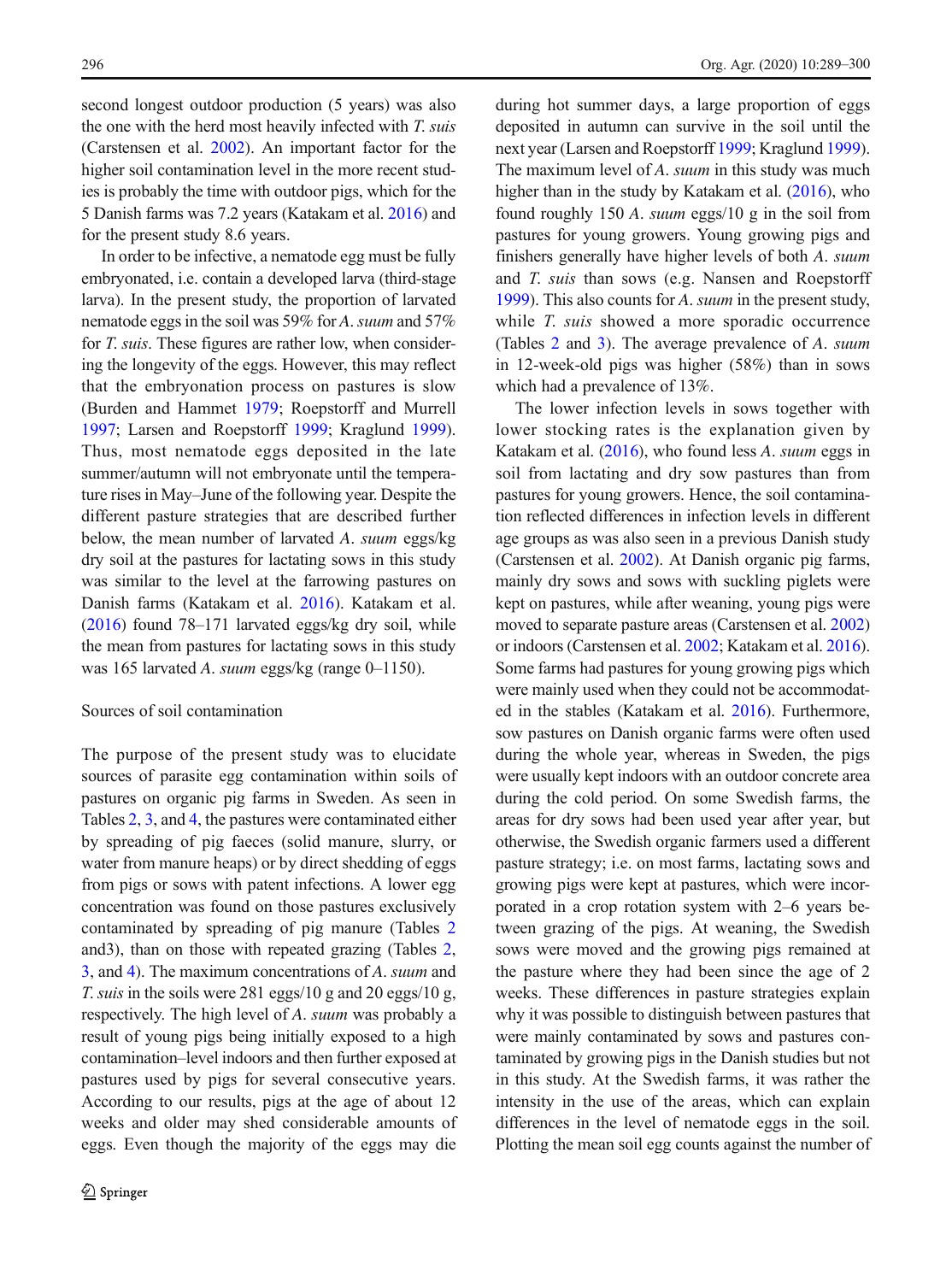years a pasture was grazed by infected animals (irrespective of age), indicated that pastures which had been frequently used by pigs within the last few years had the highest soil egg concentrations (Fig. [2\)](#page-6-0).

# Egg survival

Our findings are in accordance with the quantitative plot studies of Larsen and Roepstorff [\(1999\)](#page-10-0) and Kraglund ([1999](#page-10-0)), where most A. suum and T. suis eggs died within the first few months after deposition; only 0–10% were recovered after 6 months, leaving a residual population of eggs that survived as long as these studies lasted (1–  $1\frac{1}{2}$  year) and probably for  $4-10$  years more (Müller [1953](#page-10-0); Hill [1957](#page-10-0); Krasnonos [1978](#page-10-0); Burden et al. [1987\)](#page-10-0). The high initial egg mortality fluctuates systematically with the season, being much more severe for eggs deposited during the summer months than during the remaining part of the year (Larsen and Roepstorff [1999](#page-10-0); Kraglund [1999](#page-10-0)). Therefore, keeping pigs outdoor the year around (information on winter grazing is presented in Tables [2,](#page-4-0) [3](#page-5-0), and [4](#page-5-0)) and spreading pig faeces (solid manure, etc.) in the autumn, winter, or spring may increase the nematode egg survival substantially. A fatal exposure to T. suis reported by Jensen and Svensmark ([1996](#page-10-0)) happened where a group of weaners was turned out on an outdoor area, on which a heap of straw bedding from the previous group of pigs had been deposited. The old bedding was of great interest to the new pigs (i.e. the pigs were spending time rooting in the straw), and after 4 weeks, approx. 25% of the pigs had died due to acute infection. Furthermore, in more recent studies, it was observed that eggs of both A. suum (Andersen [2009;](#page-10-0) Katakam et al. [2016\)](#page-10-0) and T. suis (Andersen [2009\)](#page-10-0) can survive in high numbers in the upper half layer of an organic deep litter area and even though these eggs were undeveloped within the deep litter, they embryonated when moved to favourable conditions for development.

# Piglets' and dry sows' exposure to eggs

All areas used by the piglets and their dams in the present study (Table [2\)](#page-4-0) were included in a crop rotation system where the pigs were housed in outdoor huts. Nine of the eleven areas were contaminated with eggs of A. suum and/or T. suis (Table [2](#page-4-0)). The history of the pastures revealed that only four of them had been used as pig pastures before and three of these not within the last 4 years. However, on eight farms, pig manure had been deposited (solid manure, slurry, or manure heap water) on the pastures. Despite the low egg concentrations in the soil and the limited number of samples, there was a trend for a positive correlation ( $r = 0.6$ ;  $P = 0.051$ ) between the A. suum egg concentrations in soil, before pig turnout in the spring of 2008, and the faecal output of A. suum eggs from 12-week-old pigs in the late summer. Due to the low egg concentrations of T. suis in soil and faeces, it was not possible to analyse the spring pasture contamination and faecal egg output for this species.

The piglets in our study were about 2 weeks old when the dams and their piglets were turned out on pastures already contaminated by larvated eggs. Neonatal exposure to A. suum may reduce the immune response to the parasite (e.g. Stankiewicz et al. [1992;](#page-11-0) Stankiewicz and Froe [1995](#page-11-0)) and result in higher worm burdens (Mejer and Roepstorff [2006a\)](#page-10-0), than observed when pigs are infected at 8–10 weeks of age, when the piglets have a more developed immune system (Eriksen et al. [1992\)](#page-10-0). Further, chronic infections with large 'life time worm burdens' increase production losses (Bernardo et al. [1990\)](#page-10-0). This emphasises the importance of using clean pastures for young piglets, as 3–5-weekold piglets can ingest considerable amounts of soil (Mejer and Roepstorff [2006a](#page-10-0)).

The areas for dry sows in this study had been more intensively used than areas for lactating sows with piglets. Thus, only two sampled areas used by dry sows, on farms D and E, had not been used as pig pastures before, but the areas on farms F, J, and K had been used as pig pastures as well as for manure deposition (Table [3](#page-5-0)). This resulted in the generally higher concentrations of both A. suum and T. suis eggs in spring. There was a negative correlation ( $r = 0.6$ ;  $P = 0.03$ ) between the A. suum egg concentrations in the soil, detected before pig turnout in spring, and the faecal output of A. suum eggs from dry sows in the late summer probably because older animals acquire immunity. Mejer and Roepstorff ([2006a\)](#page-10-0) noticed elevated levels of serum antibodies and very low FEC levels in the sows during the period when the transmission of A. suum in the piglets increased.

# High-risk areas

Pasture management plans were used to identify potential high-risk areas. On these, the egg concentrations ranged from 0 to 281 eggs/10-g soil for A. suum and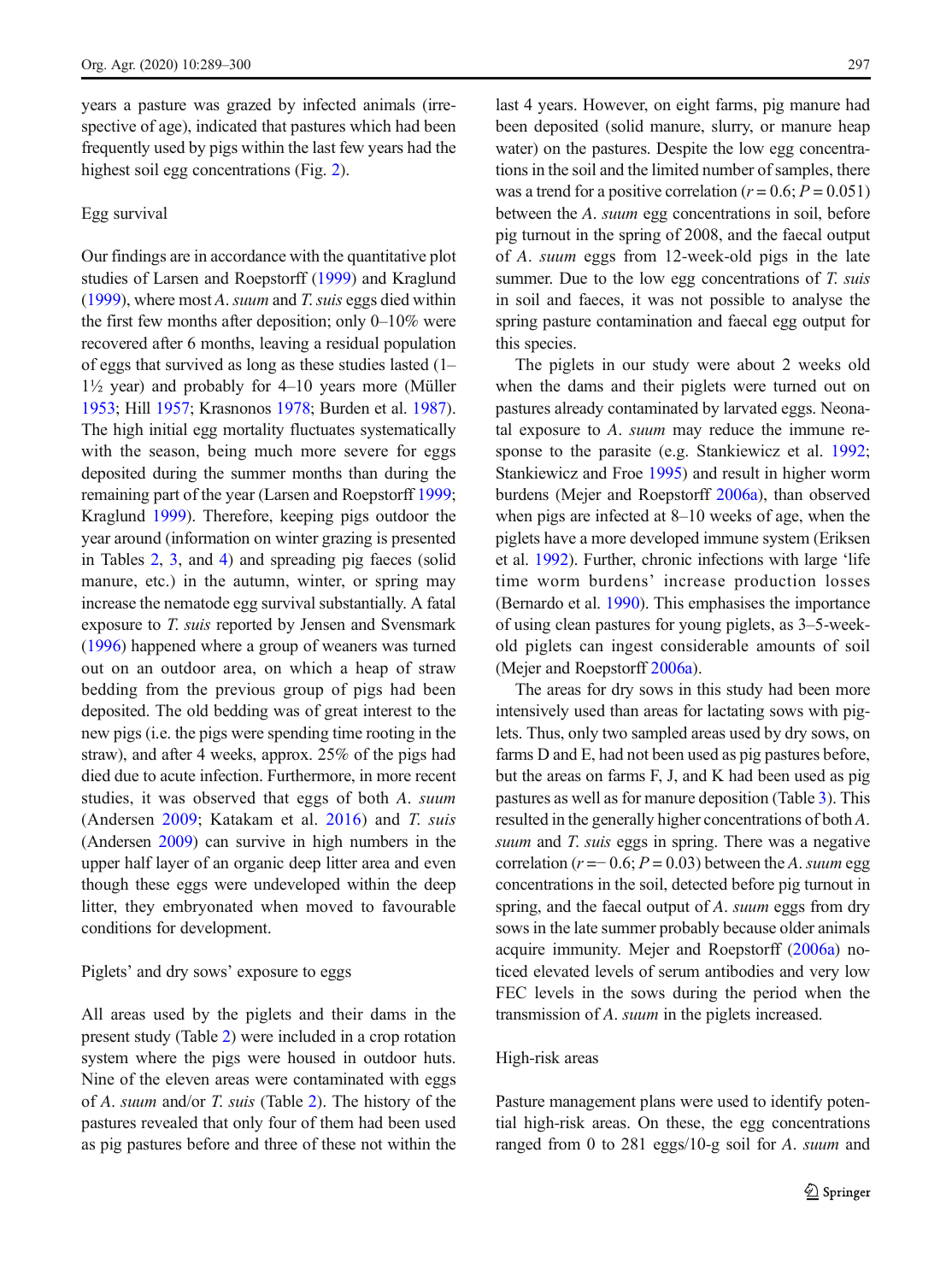from 0 to 20 eggs/10 g for T. suis (Tables  $3$  and  $4$ ). The highest concentrations of A. suum eggs were found on farm H in two small areas, which had been used for several consecutive years by litters of piglets (up to 12 weeks of age) and their dams from early spring to late autumn. The same farm also had the highest infection levels of both A. suum and T. suis in young pigs (Table [2\)](#page-4-0). High A. suum egg concentrations were also found in a small run outside the service pens on farm J (Table [4](#page-5-0)), which had been used by dry sows the whole year around for the last 4 years. The highest concentration of T. suis eggs was found on farm B on a woodland area, which had been used by dry sows in the grazing seasons of the last 4 years (Table [3\)](#page-5-0). This area also had a relatively high concentration of A. suum eggs. Since woodlands cannot be ploughed, the aggregated dispersal of nematode eggs (difference between the replicate samples) was more pronounced than in the fields that had been rotated with crops.

In contrast to the heavily contaminated areas, no nematode eggs were found in other suspected highrisk areas on farms F and G. Contributing factors were probably that farm F had the second largest available agricultural area/sow, and farm G had only 4 years with outdoor pigs and the pigs were sold at 12 weeks. Other causes to the variation in egg concentrations in the highrisk areas may be due to the macroclimate (Western Sweden has more precipitation than Eastern Sweden), soil texture (clay retains the humidity better than sandy soils), animal density, and the season for nematode egg deposition (eggs deposited from autumn to spring probably survive better than eggs deposited in the summer) as has been proposed earlier (Larsen and Roepstorff [1999;](#page-10-0) Kraglund [1999\)](#page-10-0). In this study, high-risk areas were broadly defined as areas, which were used for pigs or for spreading manure within 2 of the last 3 years. However, some high-risk areas were much more exposed to egg deposition than others. A trend was that the most recent and intense grazing generated the most heavily contaminated areas (Fig. [2\)](#page-6-0), emphasising the importance of regular pasture rotation on outdoor pig farms.

# Pasture rotation

Good management can reduce the risk of parasite exposure on organic pig farms. A generally lower prevalence of A. suum, compared with earlier surveys in Denmark, was explained by hygienic improvements and new buildings (Carstensen et al. [2002\)](#page-10-0). Also, Katakam et al. [\(2016\)](#page-10-0) noticed that the farm with the lowest overall parasite occurrence was the only farm using a strict cleaning regime. When it comes to outdoor production, pasture rotation is clearly a factor of major importance. Katakam et al. ([2016](#page-10-0)) pointed out the following: the history of outdoor production, use of semi-permanent pastures, and stocking rates and possibly climatic changes as important factors for the accumulation of nematode eggs in soil. Carstensen et al. [\(2002](#page-10-0)) suggested return of pigs to previously contaminated pastures as a major risk factor. Also, Mejer and Roepstorff [\(2006a](#page-10-0)) concluded that strategic pasture rotation schemes are important in the control of A. suum. However, a problem on Danish pig farms is the limited availability of land, which makes it difficult to implement a crop rotation plan of 5–10 years (Roepstorff et al. [2011](#page-11-0)). This is basically in agreement with the situation on some of the Swedish organic pig farms studied herein, where land limitations and/or wanting to simplify the work with feeding the dry sows was why most farmers kept the dry sows in barns with connected pastures resulting in short rotation intervals. However, at least half of the Swedish farms had areas large enough for a rotation of about 5 years. Despite many years with organic production, the seasonal use of pastures combined with long rotation intervals had resulted in a lower accumulation off eggs compared with the egg concentration on Danish pastures for young growing pigs.

## Conclusions

Eggs of A. suum and/or T. suis were found in the soil, irrespective of if the pastures had previously been used by pigs or only for spreading of pig manure. On all farms during the warm season, the suckling piglets (age 10–14 days) and their dams were housed in huts on fields included in a crop rotation. After weaning, the growing pigs remained on the same pasture. The FECs of A. suum, when the pigs were 12-week-old, correlated positively with the egg concentration in soils sampled before pig turnout. The areas used by dry sows were more intensively used and more contaminated with parasite eggs than the pastures for lactating sows. In general, A. suum was more common than T. suis and the highest soil concentration of A. suum eggs was found on pastures used by pigs for several consecutive years in recent times. A crop rotation system and composting the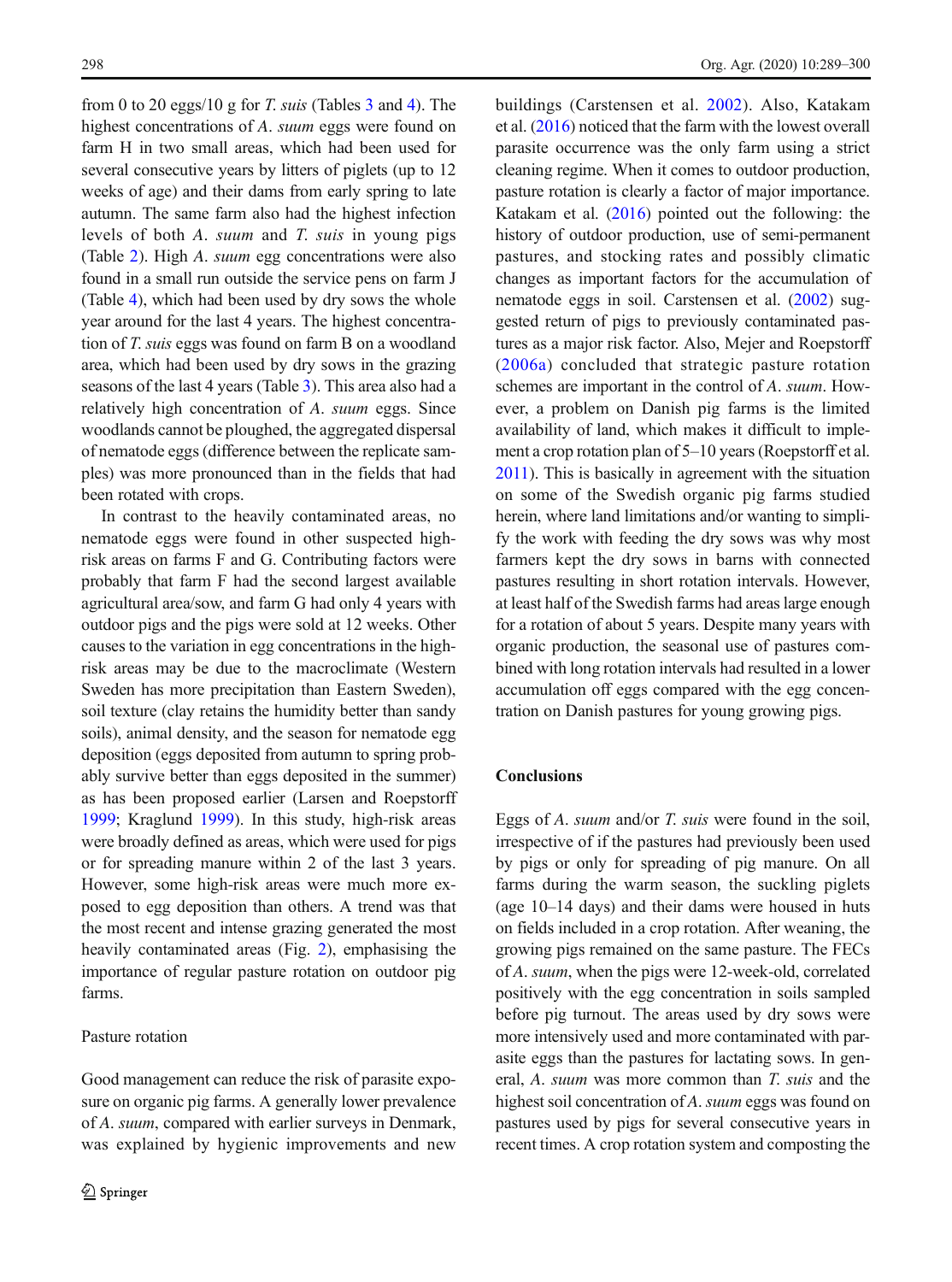<span id="page-10-0"></span>pig manure before spreading it on the fields are recommended to minimise pasture contamination with viable parasite eggs.

Acknowledgements The authors gratefully acknowledge the farmers for supplying data and opening up their farms for investigation and the funders for their financial support. This study comprises data from two different projects. Soil samples and crop rotation data were collected within a national project funded by the Swedish Board of Agriculture and faecal samples, and some farm data were collected within the COREPIG project (project no. 1904), one of the eight research projects selected for transnational funding by the partners of the CORE Organic ERA-net project (Sweden: Formas). We also wish to thank Sofia Wiberg for collecting samples and data within the latter project.

Funding Information Open access funding provided by Swedish University of Agricultural Sciences.

#### Compliance with ethical standards

The project was approved according to the national regulations on ethical approval on animal research by the local Ethical Committee for Laboratory Animals in Gothenburg (Göteborgs djurförsöksetiska nämnd, diary no. 45-2008).

Conflict of interest The authors declare that they have no conflict of interest.

Open Access This article is distributed under the terms of the Creative Commons Attribution 4.0 International License (http:// creativecommons.org/licenses/by/4.0/), which permits unrestricted use, distribution, and reproduction in any medium, provided you give appropriate credit to the original author(s) and the source, provide a link to the Creative Commons license, and indicate if changes were made.

# **References**

- Andersen SN (2009) Occurrence of free-living helminth eggs and larvae in organic pig farms. Master Dissertation, University of Copenhagen
- Bernardo TM, Dohoo IR, Donald A (1990) Effect of ascariasis and respiratory diseases on growth rates in swine. Can J Vet Res 54:278–284
- Beskow P, Norqvist M, Lundeheim N, Wallgren P (2003) Utomhusproduktion av grisar i Norrland. Svensk Veterinärtidning Nr 4
- Burden DJ, Hammet NC (1976) A comparison of the infectivity of Trichuris suis ova embryonated by four different methods. Vet Parasitol 2:307–311
- Burden DJ, Hammet NC (1979) The development and survival of Trichuris suis ova on pasture plots in the south of England. Res Vet Sci 26:66–70
- Burden DJ, Hammet NC, Brookes PA (1987) Field observations on the longevity of Trichuris suis ova. Vet Rec 121:43
- Carstensen L, Vaarst M, Roepstorff A (2002) Helminth infections in Danish organic swine herds. Vet Parasitol 106:253–264
- Christensson DA (1996) Djurmiljö och parasitförekomst i utegrishållning – inventering på 12 gårdar. Jordbruksinformation 5:26–27
- Eijck IAJM, Borgsteede FHM (2005) A survey of gastrointestinal pig parasites on free-range, organic and conventional pig farms in The Netherlands. Vet Res Commun 29:407–441
- Eriksen L, Nansen P, Roepstorff A, Lind P, Nilsson O (1992) Response to repeated inoculations with Ascaris suum eggs in pigs during the fattening period. Parasitol Res 78:241–246
- Hale OM, Stewart TB (1979) Influence of an experimental infection of Trichuris suis on performance of pigs. J Anim Sci 49: 1000–1010
- Hale OM, Stewart TB, Marti OG (1985) Influence of an experimental infection of Ascaris suum on performance of pigs. J Anim Sci 60:220–225
- Hill HC (1957) The survival of swine whipworm eggs in hog lots. J Parasitol 43:104
- Jensen TK, Svensmark B (1996) Trichuriasis hos udendørs slagtesvin. Veterinaer Information 2:3–7
- Katakam KK, Thamsborg SM, Dalsgaard A, Kyvsgaard NC, Mejer H (2016) Environmental contamination and transmission of Ascaris suum in Danish organic pig farms. Parasit Vectors 9:80
- Kraglund H-O (1999) Survival, development and dispersal of the free-living stages of Ascaris suum, Oesophagostomum dentatum and Trichuris suis at the pasture. Royal Veterinary and Agricultural University, Copenhagen, Denmark, Dissertation
- Krasnonos LN (1978) Prolonged survival of Ascaris lumbricoides L., 1758 ova in the soil in Samarkand. Meditsinskaya Parazitologicya i Parazitarnye Bolezni 47:103–105
- Larsen MN, Roepstorff A (1999) Seasonal variation in development and survival of Ascaris suum and Trichuris suis eggs on pastures. Parasitology 119:209–220
- Mejer H, Roepstorff A (2006a) Ascaris suum infections in pigs born and raised on contaminated paddocks. Parasitology 133: 305–312
- Mejer H, Roepstorff A (2006b) Oesophagostomum dentatum and Trichuris suis infections in pigs born and raised on contaminated paddocks. Parasitology 133:295–304
- Müller G (1953) Untersuchungen über die Lebensdauer von Askarideneiern in Gartenerde. Zentrallblatt für Bakteriologie, Parasitenkunde, Infektionskrankheiten und Hygiene 159:377–379
- Nansen P, Roepstorff A (1999) Parasitic helminths of the pig: factors influencing transmission and infection levels. Int J Parasitol 29:877–891
- Powers KG, Todd AC, McNutt SH (1960) Experimental infections of swine with Trichuris suis. Am J Vet Res 21:262–268
- Roepstorff A, Mejer H (2001) Strategies for parasite control in organic pigs. The 5th NAHWOAWorkshop, Rødding, 11-13 November, 2001
- Roepstorff A, Murrell KD (1997) Transmission dynamics of helminth parasites of pigs on continuous pasture: Ascaris suum and Trichuris suis. Int J Parasitol 27:563–572